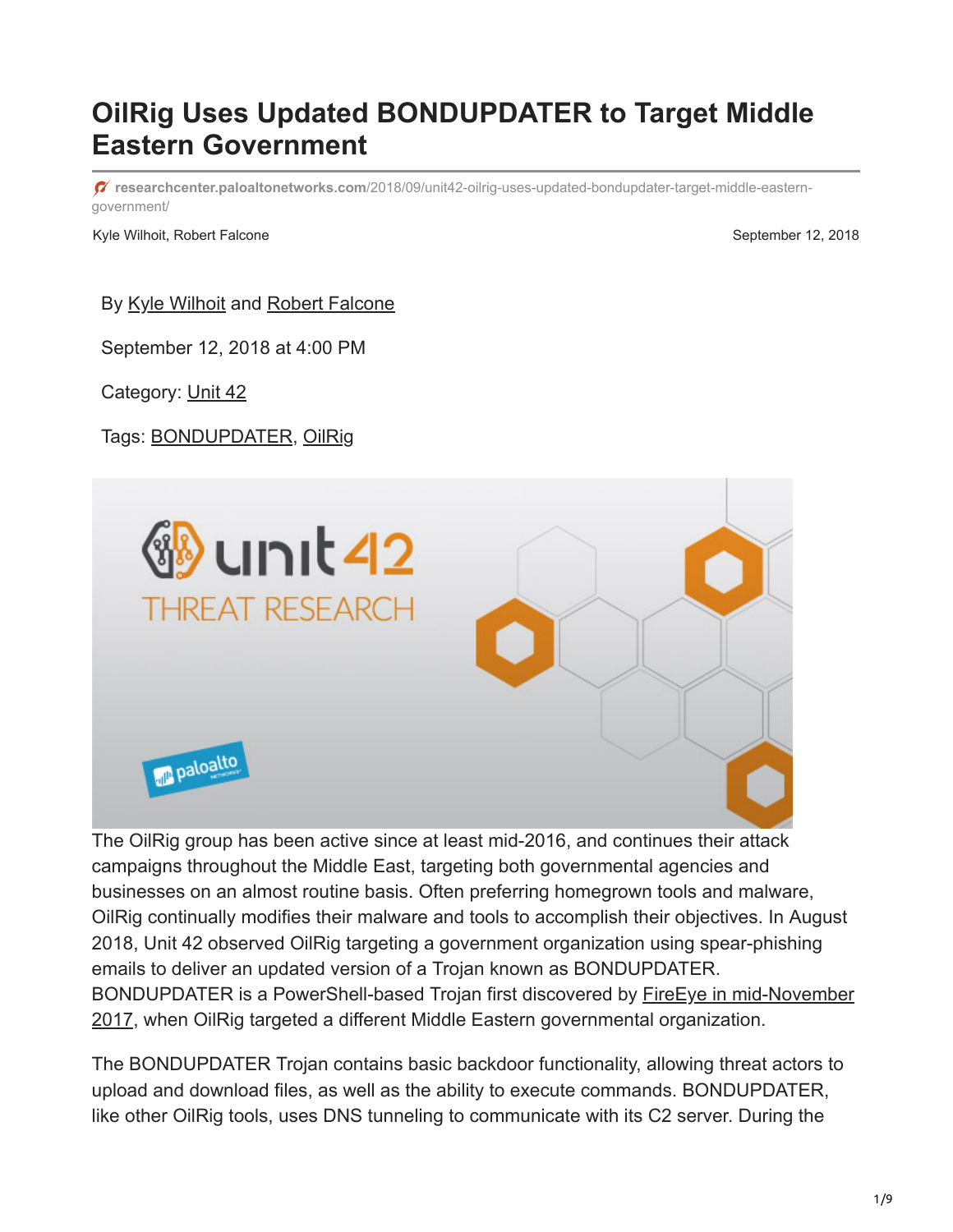past month, Unit 42 observed several attacks against a Middle Eastern government leveraging an updated version of the BONDUPDATER malware, which now includes the ability to use TXT records within its DNS tunneling protocol for its C2 communications.

## A New Series of Attacks

In mid-August, the Oilrig threat group sent what appeared to be a highly targeted phishing email to a high-ranking office in a Middle Eastern nation. The email had no subject and what initially drew our attention to this attack was the content of the spear phishing email.

| ø H                    | ち び キ<br>÷.<br>Fw: No Subject - Message (HTML)<br>$=$                                                                                                                                                                                                                                                                                                                                                                                                                    | $7 \quad \text{W} \quad \text{---} \quad \text{---}$ |  |
|------------------------|--------------------------------------------------------------------------------------------------------------------------------------------------------------------------------------------------------------------------------------------------------------------------------------------------------------------------------------------------------------------------------------------------------------------------------------------------------------------------|------------------------------------------------------|--|
| <b>FILE</b>            | MESSAGE                                                                                                                                                                                                                                                                                                                                                                                                                                                                  |                                                      |  |
|                        | <b>M</b> Find<br>碼<br>E Meeting & BOneNote<br>$\times$<br>조금<br>Ш<br>Q                                                                                                                                                                                                                                                                                                                                                                                                   |                                                      |  |
| & Junk-                | Related +<br>Mark Categorize Follow<br>Translate<br>Zoom<br>Delete<br>$\begin{picture}(20,10) \put(0,0){\line(1,0){10}} \put(15,0){\line(1,0){10}} \put(15,0){\line(1,0){10}} \put(15,0){\line(1,0){10}} \put(15,0){\line(1,0){10}} \put(15,0){\line(1,0){10}} \put(15,0){\line(1,0){10}} \put(15,0){\line(1,0){10}} \put(15,0){\line(1,0){10}} \put(15,0){\line(1,0){10}} \put(15,0){\line(1,0){10}} \put(15,0){\line(1$<br>Reply Reply Forward III More<br>Le Select + |                                                      |  |
| Delete                 | Unread.<br>$Up =$<br>$\sim$<br>AIL<br>Move<br>Tags<br>Respond<br>Editing<br>Zoom<br>is.                                                                                                                                                                                                                                                                                                                                                                                  |                                                      |  |
|                        | Sun 8/26/2018 6:55 AM                                                                                                                                                                                                                                                                                                                                                                                                                                                    |                                                      |  |
|                        | Government Projects                                                                                                                                                                                                                                                                                                                                                                                                                                                      |                                                      |  |
|                        | Fw: No Subject                                                                                                                                                                                                                                                                                                                                                                                                                                                           |                                                      |  |
| To                     |                                                                                                                                                                                                                                                                                                                                                                                                                                                                          |                                                      |  |
| $\mathbb{C}\mathbb{C}$ |                                                                                                                                                                                                                                                                                                                                                                                                                                                                          |                                                      |  |
| Message                | 2 N56.15.doc                                                                                                                                                                                                                                                                                                                                                                                                                                                             |                                                      |  |
|                        |                                                                                                                                                                                                                                                                                                                                                                                                                                                                          |                                                      |  |
|                        |                                                                                                                                                                                                                                                                                                                                                                                                                                                                          |                                                      |  |
|                        | الأخسوة والأخسوات / سنستسب سنستسبب                                                                                                                                                                                                                                                                                                                                                                                                                                       |                                                      |  |
|                        |                                                                                                                                                                                                                                                                                                                                                                                                                                                                          |                                                      |  |
|                        |                                                                                                                                                                                                                                                                                                                                                                                                                                                                          |                                                      |  |
|                        | السلام عليكم ورحمة الله وبركاته                                                                                                                                                                                                                                                                                                                                                                                                                                          |                                                      |  |
|                        |                                                                                                                                                                                                                                                                                                                                                                                                                                                                          |                                                      |  |
|                        |                                                                                                                                                                                                                                                                                                                                                                                                                                                                          |                                                      |  |
|                        |                                                                                                                                                                                                                                                                                                                                                                                                                                                                          |                                                      |  |
|                        |                                                                                                                                                                                                                                                                                                                                                                                                                                                                          |                                                      |  |
|                        |                                                                                                                                                                                                                                                                                                                                                                                                                                                                          |                                                      |  |
|                        |                                                                                                                                                                                                                                                                                                                                                                                                                                                                          |                                                      |  |
|                        |                                                                                                                                                                                                                                                                                                                                                                                                                                                                          |                                                      |  |
|                        |                                                                                                                                                                                                                                                                                                                                                                                                                                                                          |                                                      |  |
|                        |                                                                                                                                                                                                                                                                                                                                                                                                                                                                          |                                                      |  |
|                        |                                                                                                                                                                                                                                                                                                                                                                                                                                                                          |                                                      |  |

*Figure 1. Spear phishing email sent by the Oilrig threat group*

Attached to the email was a malicious document named "N56.15.doc" (SHA256: 7cbad6b3f505a199d6766a86b41ed23786bbb99dab9cae6c18936afdc2512f00) which contained a macro that attempted to install a new version of the BONDUPDATER Trojan.

| $\mathbb{R}$ X Cut<br>Paste<br>S Format Painter<br>Clipboard<br>信 | PAGE LAYOUT<br>DESIGN<br>Font | MAILINGS<br>VIEW<br>REVIEW<br>REFERENCES<br>→ m → A A A A - 参 三 - 三 · 三 · 三 三 三 三 三 三<br>B I U · ax x, x' A · Z · A · 三三三三 I · A · 三<br>Paragraph<br>$\pm$<br><b>G</b> | AaBbCcDt AaBbCcDt AaBbC AaBbCi AaBbC AaBbCcD AaBbCcDt AaBbCcDt<br>1 Normal 1 No Spac Heading 1 Heading 2 | Styles | Title | Subtitle | Subtle Em Emphasis<br>n. | Sign in<br>MLFind →<br>als Replace<br>le Select-<br>Editing |
|-------------------------------------------------------------------|-------------------------------|------------------------------------------------------------------------------------------------------------------------------------------------------------------------|----------------------------------------------------------------------------------------------------------|--------|-------|----------|--------------------------|-------------------------------------------------------------|
| SECURITY WARNING Macros have been disabled.                       | Enable Content                |                                                                                                                                                                        |                                                                                                          |        |       |          |                          |                                                             |
|                                                                   |                               |                                                                                                                                                                        |                                                                                                          |        |       |          |                          |                                                             |
|                                                                   |                               |                                                                                                                                                                        |                                                                                                          |        |       |          |                          |                                                             |
|                                                                   |                               |                                                                                                                                                                        |                                                                                                          |        |       |          |                          |                                                             |
|                                                                   |                               |                                                                                                                                                                        | الأخسوة والأخسوات / المستقصين المستقرر                                                                   |        |       |          |                          |                                                             |
|                                                                   |                               |                                                                                                                                                                        |                                                                                                          |        |       |          |                          |                                                             |
|                                                                   |                               |                                                                                                                                                                        |                                                                                                          |        |       |          |                          |                                                             |
|                                                                   |                               |                                                                                                                                                                        | السلام عليكم ورحمة الله وبركاته                                                                          |        |       |          |                          |                                                             |

*Figure 2. Microsoft Word document with embedded macros and PowerShell*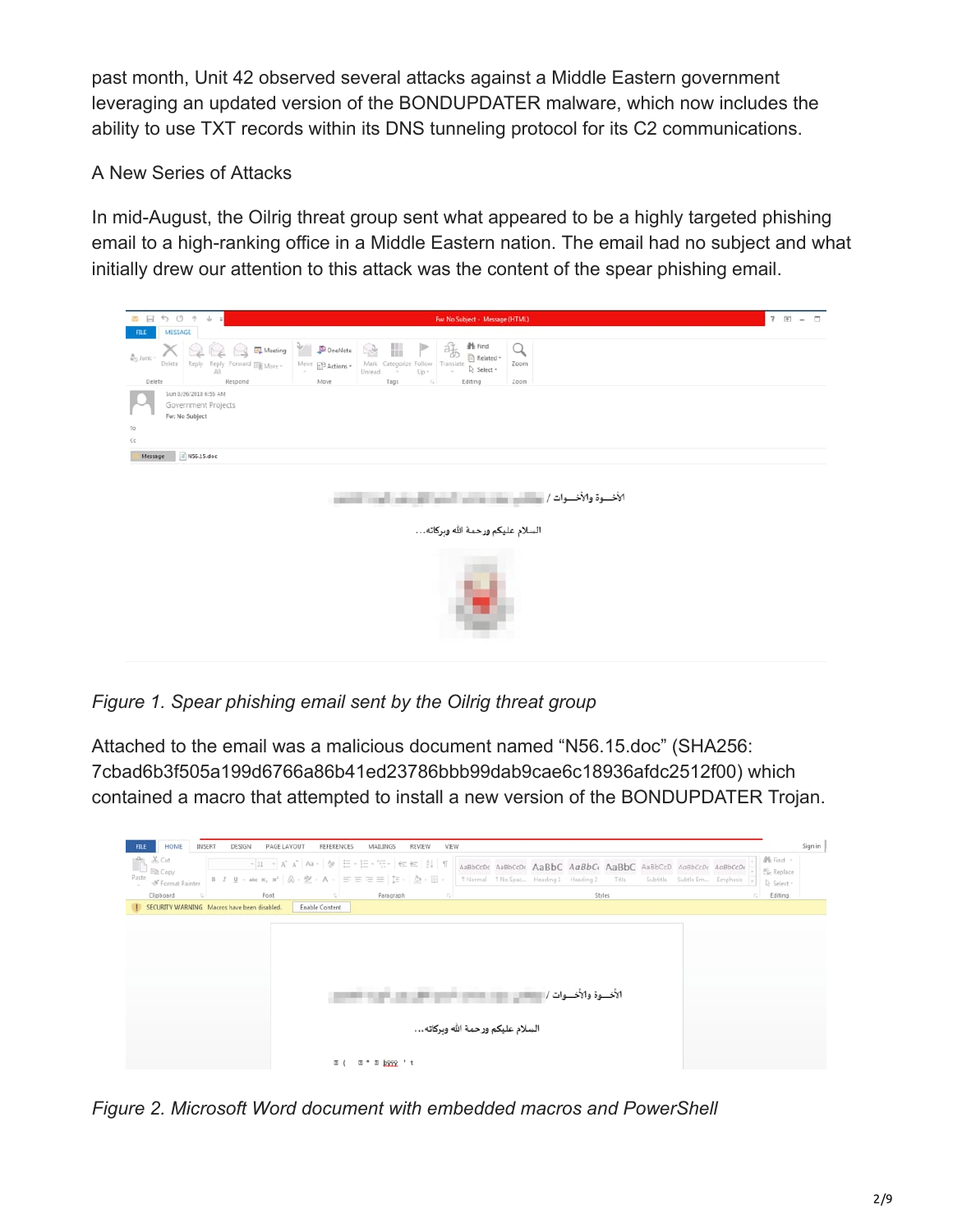Updated BONDUPDATER

The spear-phishing email had an attached Microsoft Word document that contained a macro responsible for installing a new variant of BONDUPDATER. The macro begins this installation process by creating two files on the system at the following location:

C:\ProgramData\WindowsAppPool\AppPool.vbs (SHA256: c0018a2e36c7ef8aa15b81001a19c4127ad7cd21ae410c1f854e5dadfa98b322)

C:\ProgramData\WindowsAppPool\AppPool.ps1 (SHA256: d5c1822a36f2e7107d0d4c005c26978d00bcb34a587bd9ccf11ae7761ec73fb7)

The macro finishes by running the dropped VBScript "AppPool.vbs" file by running "wscript C:\ProgramData\WindowsAppPool\AppPool.vbs". When first executed, the "AppPool.vbs" file will create the following scheduled task to execute every minute, which provides BONDUPDATER persistence and the ability to continually run on the system as the Trojan does not have a main loop to carry out its functionality:

cmd.exe /C schtasks /create /F /sc minute /mo 1 /tn "\WindowsAppPool\AppPool" /tr "wscript /b "C:\ProgramData\WindowsAppPool\AppPool.vbs""

After creating the scheduled task, the VBScript will execute the "AppPool.ps1" script dropped by the macro using the following command line:

PowerShell.exe -exec bypass -file C:\ProgramData\WindowsAppPool\AppPool.ps1

Subsequent executions of "AppPool.vbs" will check for the existence of a file named "quid", which, if present, will also use the above PowerShell script to run "AppPool.ps1". The PowerShell script creates the "quid" file upon its first execution to avoid creating multiple scheduled tasks.

The "AppPool.ps1" file is a PowerShell script that is a variant of the BONDUPDATER payload. BONDUPDATER, like other OilRig payloads, uses DNS tunneling to communicate with its C2 server. This variant of the BONDUPDATER Trojan has a new lock file, which involves creating a lock file at the following location which will write the current PowerShell process identifier (PID) to this file:

#### C:\ProgramData\WindowsAppPool\lock

The purpose of this lock file is to only have one instance of the Trojan running at one time. However, it also uses this lock file to determine how long the PowerShell process has been executing, as it checks the creation time of the file lock against the current time to determine if the PowerShell process has been running for more than ten minutes. If it has, the script will stop the process based on the PID in the lock file and delete the lock file. Future executions of the PowerShell script will fully execute as the lock file will no longer exist on the system.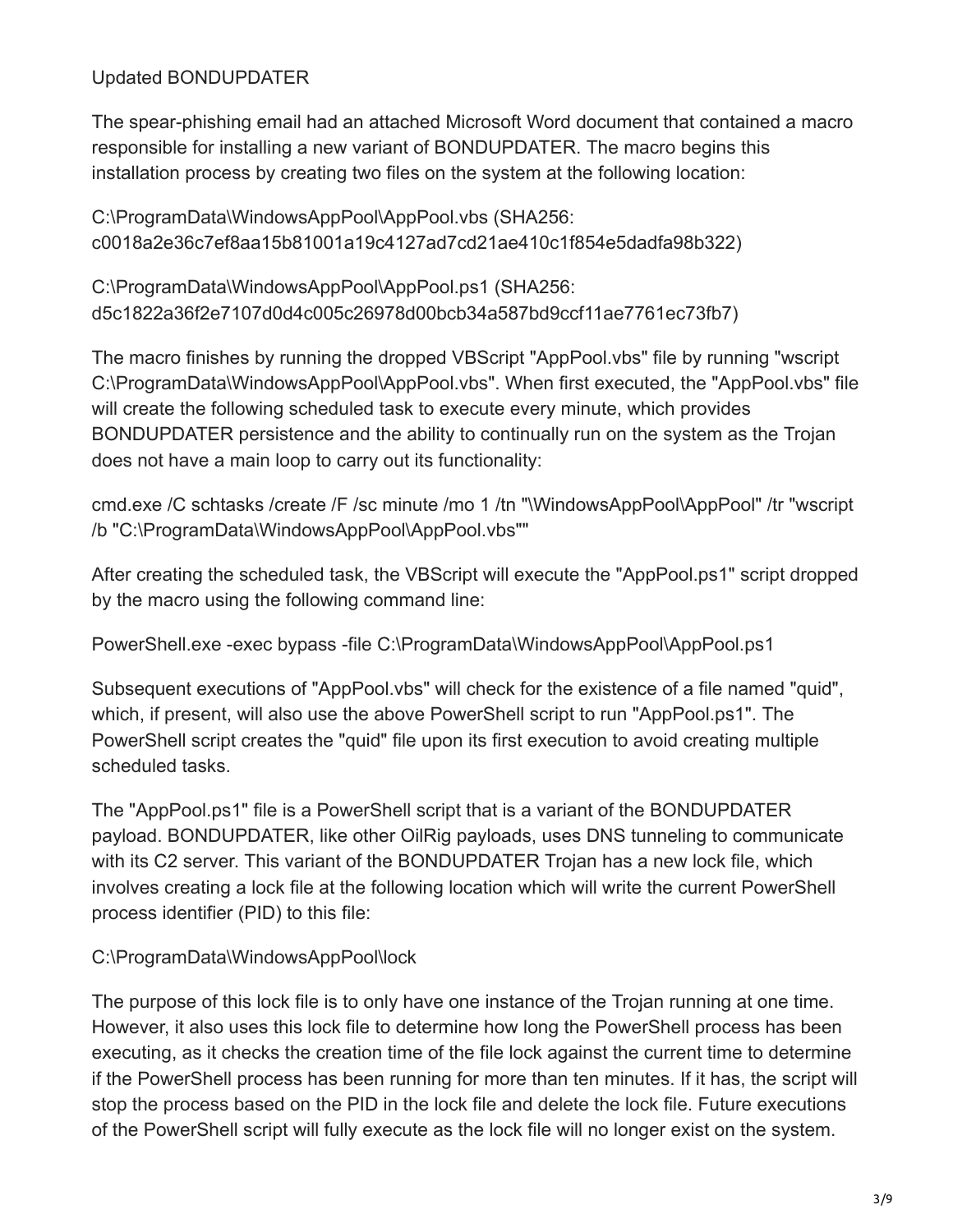This suggests the threat actors may have experienced issues with this Trojan running for extended periods in the past, likely related to the communication loops that we will discuss later.

This BONDUPDATER variant also creates the following file that it will use to store a unique identifier for the system, which is generated by obtaining a random number between 10 and 99 and appending the first 8 characters of a generated GUID:

C:\ProgramData\WindowsAppPool\quid

The BONDUPDATER Trojan then creates several folders that it will use to store files it receives from the C2 server and files that it generates or gathers to send to the C2 server. The folder names are:

C:\ProgramData\WindowsAppPool\files

C:\ProgramData\WindowsAppPool\<unique ID from quid file>\receivebox

C:\ProgramData\WindowsAppPool\<unique ID from quid file>\sendbox

C:\ProgramData\WindowsAppPool\<unique ID from quid file>\done

Even though the script creates the "files" folder, it does not appear that the Trojan uses these folders within the code. The Trojan uses the "receivebox" folder to store files obtained from the C2 server, while the "sendbox" folder is used to store files that the Trojan will upload to the server. The Trojan uses the filenames of the file received from the C2 server stored in the "receivebox" folder to determine how to handle the file, which is explained below.

The BONDUPDATER sample retains its original command handling and C2 communication functionality. This process involves communicating with the C2 server to receive a file and using a character in the filename as the command. The Trojan's command handler checks the trailing character of the filename to process the file contents, which can be seen in Table 1.

| <b>Trailing</b><br><b>Character/Command</b> | <b>Purpose</b>     | <b>Description</b>                                                                                                                                                                                                                                   |
|---------------------------------------------|--------------------|------------------------------------------------------------------------------------------------------------------------------------------------------------------------------------------------------------------------------------------------------|
|                                             | Execute<br>command | Reads the contents of the file and runs them as a<br>command with "cmd.exe". The output of the<br>command is saved to a file whose name starts with<br>"proc" and is stored in the "sendbox" folder, which the<br>Trojan will send to the C2 server. |
|                                             | Download<br>file   | Reads the contents of the file for a path to a file to<br>download. Copies the specified file to a file in the<br>"sendbox" folder for the Trojan to send to the C2<br>server.                                                                       |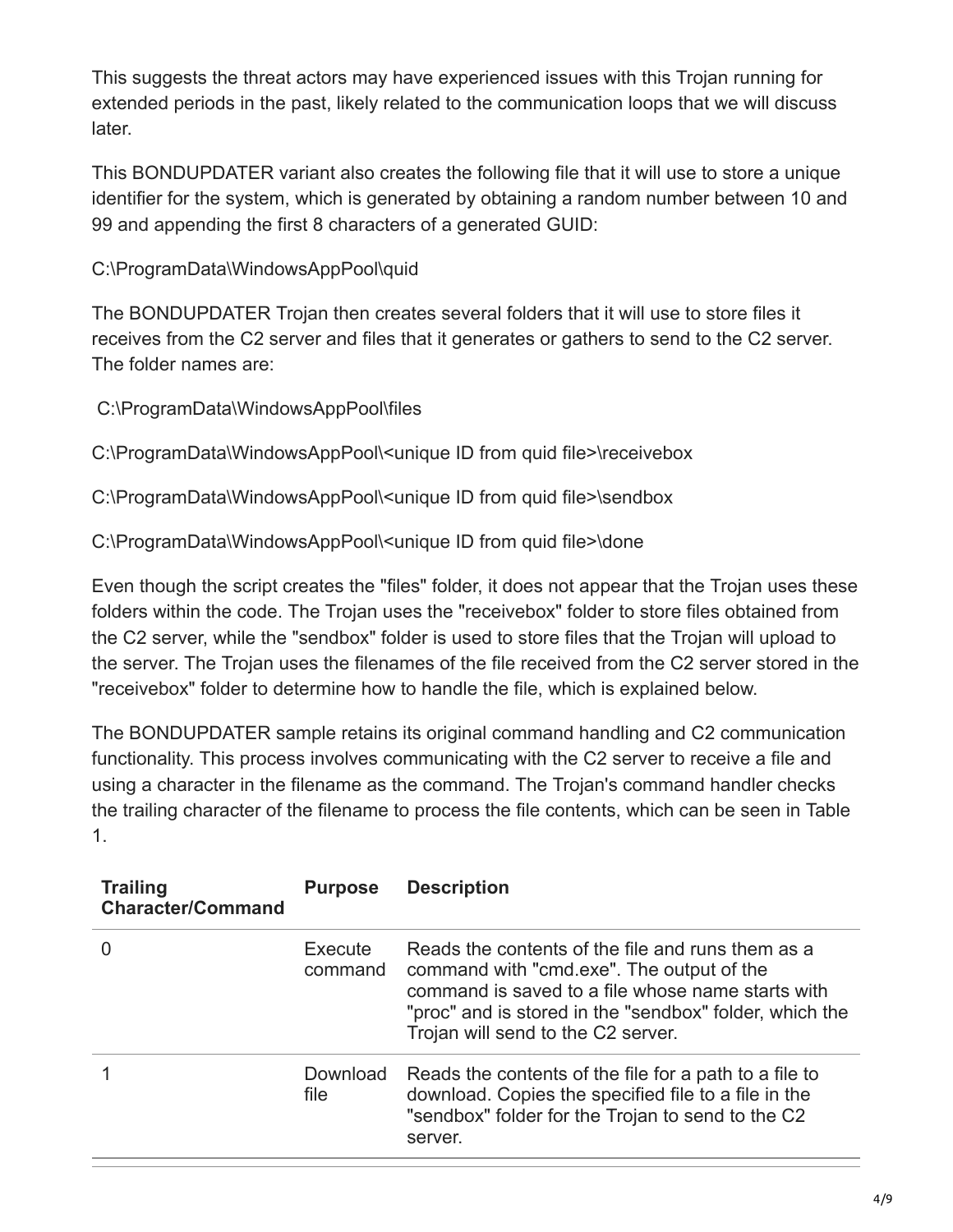| Any other character | Upload<br>file | Used to store a file on the system. The file is moved<br>to the "done" folder, which stores the file for future<br>use. The Trojan writes "200<>[path to stored file]" to<br>a file in the "sendbox" folder to notify the C2 that the<br>file was downloaded successfully. |
|---------------------|----------------|----------------------------------------------------------------------------------------------------------------------------------------------------------------------------------------------------------------------------------------------------------------------------|
|                     |                |                                                                                                                                                                                                                                                                            |

#### *Table 1 Commands available in BONDUPDATER and their purpose*

After handling the command, BONDUPDATER will send files it saved in the "sendbox" folder to the C2 server, after which it terminates and relies on the scheduled task to run again in the future.

As discussed above, the BONDUPDATER Trojan uses a DNS tunneling protocol to receive files from the C2 server for processing. This particular BONDUPDATER sample includes two different variations of the DNS tunneling protocol, one using DNS A records, and one using DNS TXT records to transmit data from the C2 to the Trojan. The use of TXT records for C2 communications appears to be a new feature to the BONDUPDATER Trojan.

The DNS tunneling protocol uses carefully crafted subdomains sent to the authoritative name server of the C2 domain, which in this specific sample was the domain "withyourface[.]com". The Trojan generates subdomains differently when it sends data to the C2 compared to when it is looking to receive data from the C2, regardless of which DNS tunneling protocol is used for communications. The format of the generated domains for both sending and receiving starts with the previously generated GUID created to uniquely identify the system. However, the Trojan inserts a part number value and an action type character into this GUID string at random offsets. The part number value is a three-digit string that corresponds to the chunk of data the Trojan is attempting to transmit. The action type is a single character that notifies the C2 the type of communication the Trojan is carrying out. The two static characters "C" and "T" in the subdomain surround two digits, which help the C2 server find the part number and action type mixed in within the GUID string at random offsets.

### **Sending data format**

<GUID with part number and action character><sequence number><between 1 and 7 random characters>C<index of part number><index of action>T.<data chunk>.<filename>. <c2 domain>

### **Receiving data format**

<GUID with part number and action character><sequence number><between 1 and 7 random characters>C<index of part number><index of action>T.<c2 domain>

Depending on whether the C2 communications use DNS A or TXT records, different action types are used when generating the subdomains to notify the C2 what format to use to respond. Table 2 shows action types used in outbound requests and the purpose of the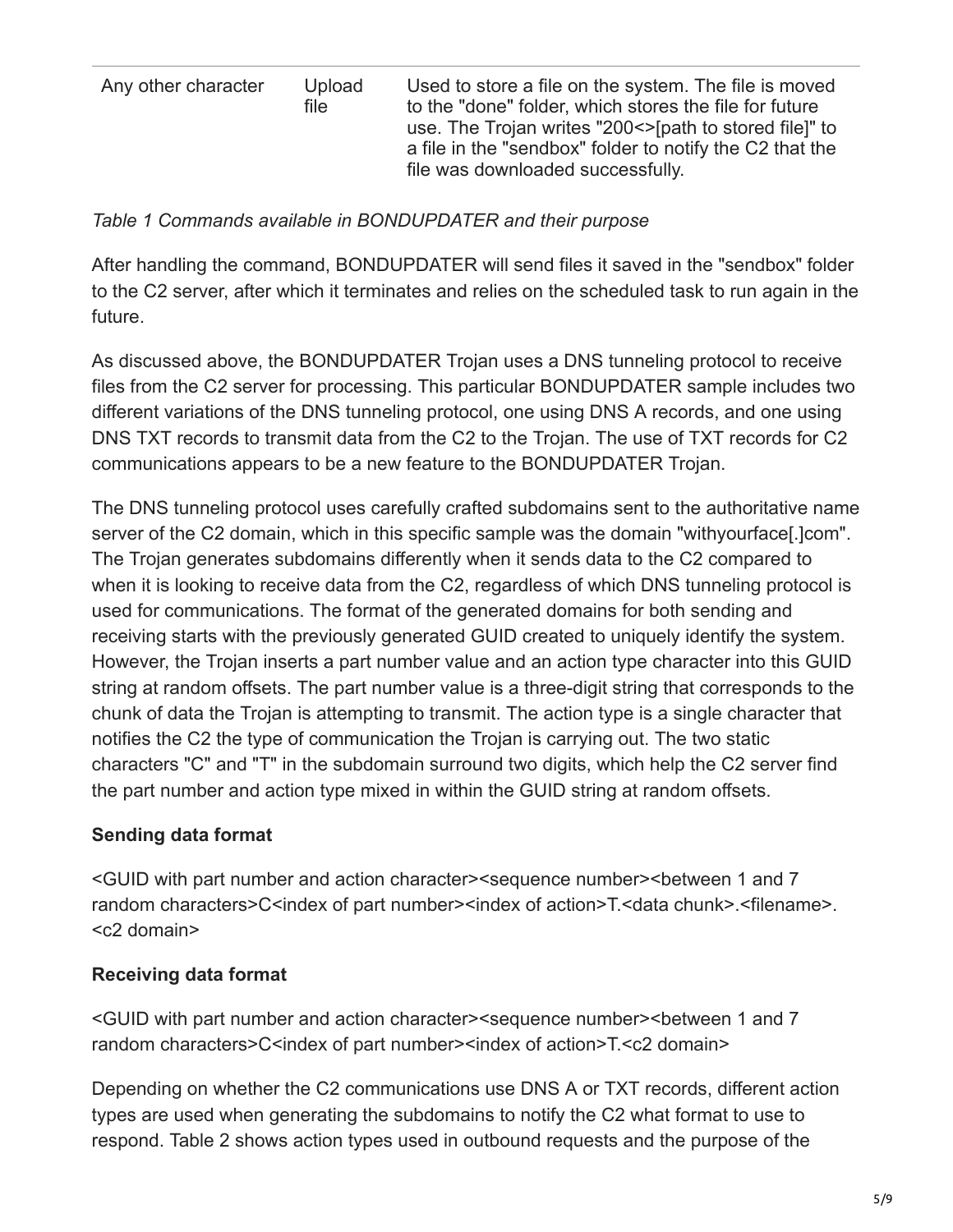request.

| <b>Action</b><br><b>Type</b> | <b>A/TXT</b><br><b>Communications</b> | <b>Description</b>                                     |
|------------------------------|---------------------------------------|--------------------------------------------------------|
| M                            | <b>A/TXT</b>                          | Initial beacon                                         |
| $\overline{0}$               | A                                     | Provide filename                                       |
|                              | A                                     | Provide data                                           |
| W                            | <b>TXT</b>                            | Provide filename                                       |
| D                            | <b>TXT</b>                            | Provide data                                           |
|                              | TXT                                   | TXT method failed, notify C2 to switch to A<br>records |

*Table 2 Action types used within the DNS tunneling protocol and their purpose*

For example, the Trojan will begin communicating with its C2 server by sending an initial beacon with the action character "M". This initial beacon will follow the receiving format, as seen in the following example:



*Figure 3. Example domain for the C2 beacon with its format explained*

The offset to the part number and action type in the GUID above may not seem correct at first, as the action type does not appear to be at offset 8 in the string. However, this is correct, as the action type is inserted at offset 8 before the part number was inserted at offset 3. Therefore, we believe the C2 server just adds the two offsets together to find the actual location of the action type in the string.

Original Data Transfer using DNS Tunneling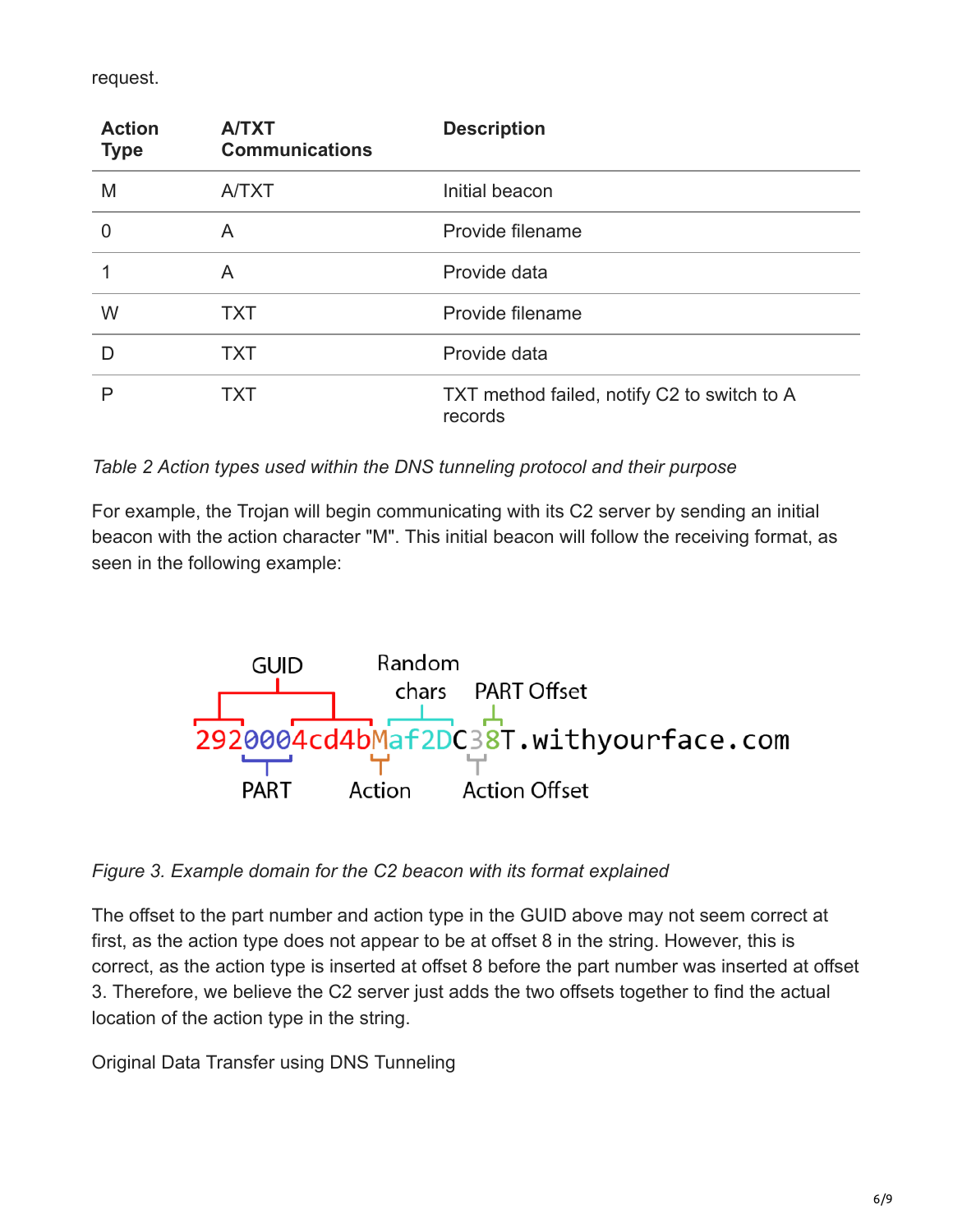The original data transfer process within BONDUPDATER looked for specific A records within answers to DNS queries, shown in Table 3. The Trojan processed the A records in the C2 response to obtain a filename, which specifically looks for an IPv4 address within the A record with "24.125" in the first two octets. The Trojan appends the remaining two octets of this A record to the string "rcvd" and uses this as the filename to save future data to in the "receivebox" folder. This IP address also instructs the Trojan to treat following DNS A records as data. The following DNS A records are split on the "." and each of the first three octets are treated as data, whereas the fourth octet is used as a counter to obtain the correct chunk of data. Lastly, the Trojan looks for the A record "1.2.3" as a signal to write the provided data to the specified file, which is then subjected to the previously mentioned file-based command handler.

#### **IP Address Description**

|               | 24.125.\d.\d Sets the filename "rcvd\d\d" in the "receivebox" to store data for processing  |
|---------------|---------------------------------------------------------------------------------------------|
| $d$ .\d.\d.\d | First three \d are treated as data and the fourth is used to keep track of the<br>sequence  |
| $1.2.3$ \d    | Instructs the Trojan to write the data to the file and begin processing it for<br>commands. |

### *Table 3 IP Addresses and their meanings within the original data transfer process in BONDUPDATER*

New Data Transfer using DNS Tunneling

This BONDUPDATER sample has a new method to obtain files from the C2 server using a series of DNS TXT queries. This method follows a similar process as the original method but uses DNS TXT results to obtain a filename and the data to write to the file. Once data is written to the file system, this method uses the same command handler as the original method to process the contents of the file based on the trailing character of the filename, as seen in Table 1.

The C2 can initiate the new command handling functionality by responding to the initial beacon with a DNS A record of "99.250.250.199". The script will enter a loop attempting to communicate with its C2 every 50 milliseconds, looking for a series of responses with specific characters that the script will use as instructions to determine how to handle the result of the TXT record, which can be seen in Table 4. The Trojan will split each TXT record from the C2 response on the character ">", with the data to the left of the ">" character used as the instruction and the data to the right as the data.

### **Instruction Description**

N Idle. Set action type of next query to "W"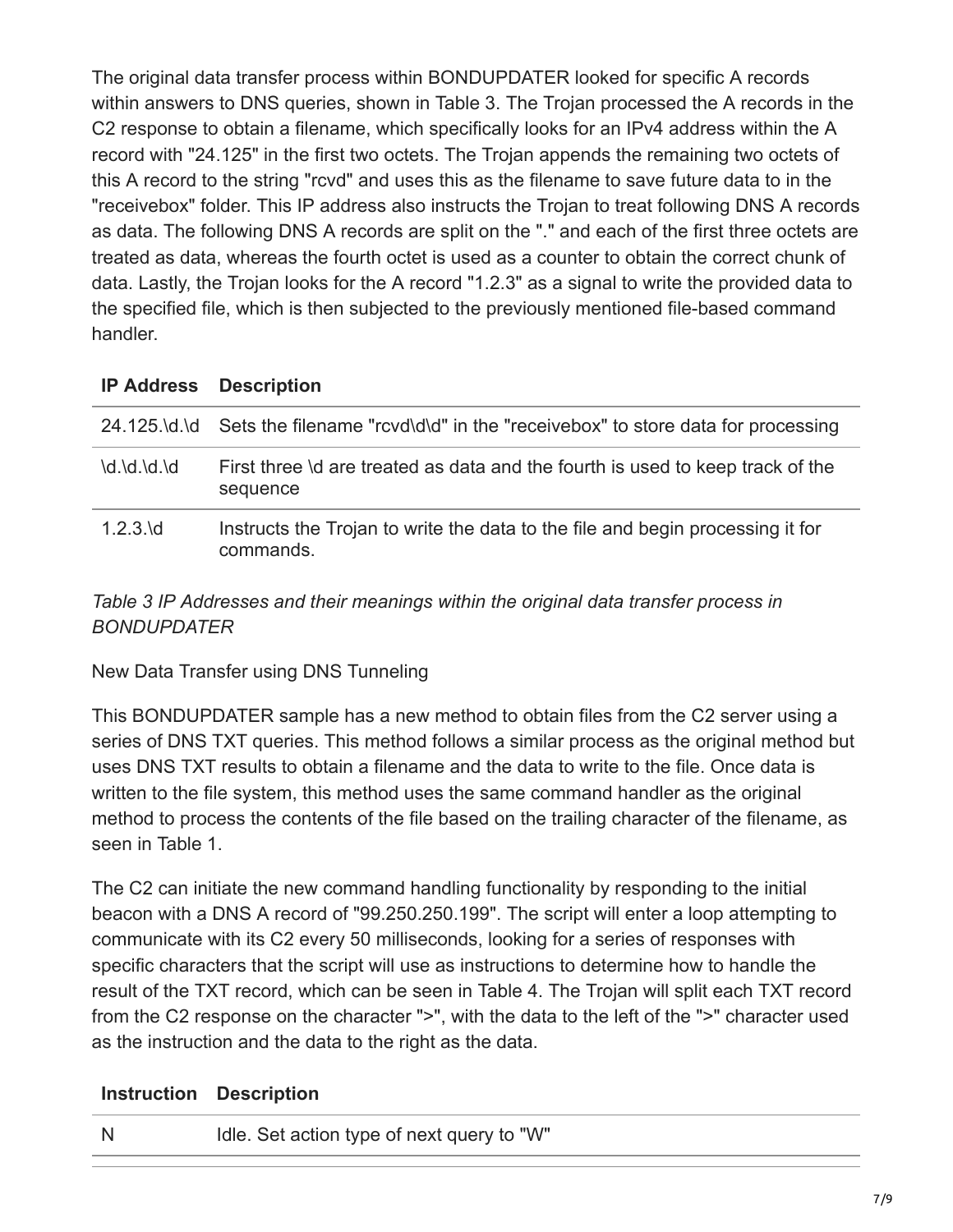| S     | Receive data from C2. Decode data portion as base 64. Sets the action type<br>of future queries to the C2 to "D".                                                                                                   |
|-------|---------------------------------------------------------------------------------------------------------------------------------------------------------------------------------------------------------------------|
| S000s | Use data to as a portion of the filename to save data to. The data is<br>appended to the string "rcvd", which will be saved in the "receivebox" folder.<br>Sets the action type of future queries to the C2 to "D". |
|       | Write bytes provided by the "S" command to the file resulting from the<br>"S000s" command. The breaks the loop for the script to process the<br>downloaded file.                                                    |
|       | Cancel communications by exiting the loop.                                                                                                                                                                          |

# *Table 4 Instructions within the new data transfer process in BONDUPDATER and their meanings*

While we have not seen the C2 use this TXT record-based communications, we believe the process would involve the C2 providing a TXT record with the "S000s" instruction to set the filename to which data is saved. The C2 would then provide a series of "S" instructions to provide data, followed by the "E" instruction to write that data to the file, which would then be subjected to the command handler.

### **Conclusion**

As expected, OilRig is continuing their onslaught of attacks well into 2018 with continued targeting in the Middle East. Sometimes developing new tools, OilRig also often uses what has worked in the past, including developing variants of previously used tools and malware. This reduces development time and capitalizes on previous versions of the tool and its success.

Oilrig is a highly diverse and very resourceful threat actor, employing a litany of methods and tools to compromise victims, but Palo Alto Networks customers are protected from this OilRig attack and BONDUPDATER by:

- AutoFocus customers can track this Trojan with the Bondupdater Docs tag
- All known BONDUPDATER document samples are marked with malicious verdicts in **WildFire**
- All known BONDUPDATER document C2 domains have DNS signatures and are classified as Command and Control

Indicators

# **BONDUPDATER C2**

withyourface[.]com

### **BONDUPDATER Dropper Docs**